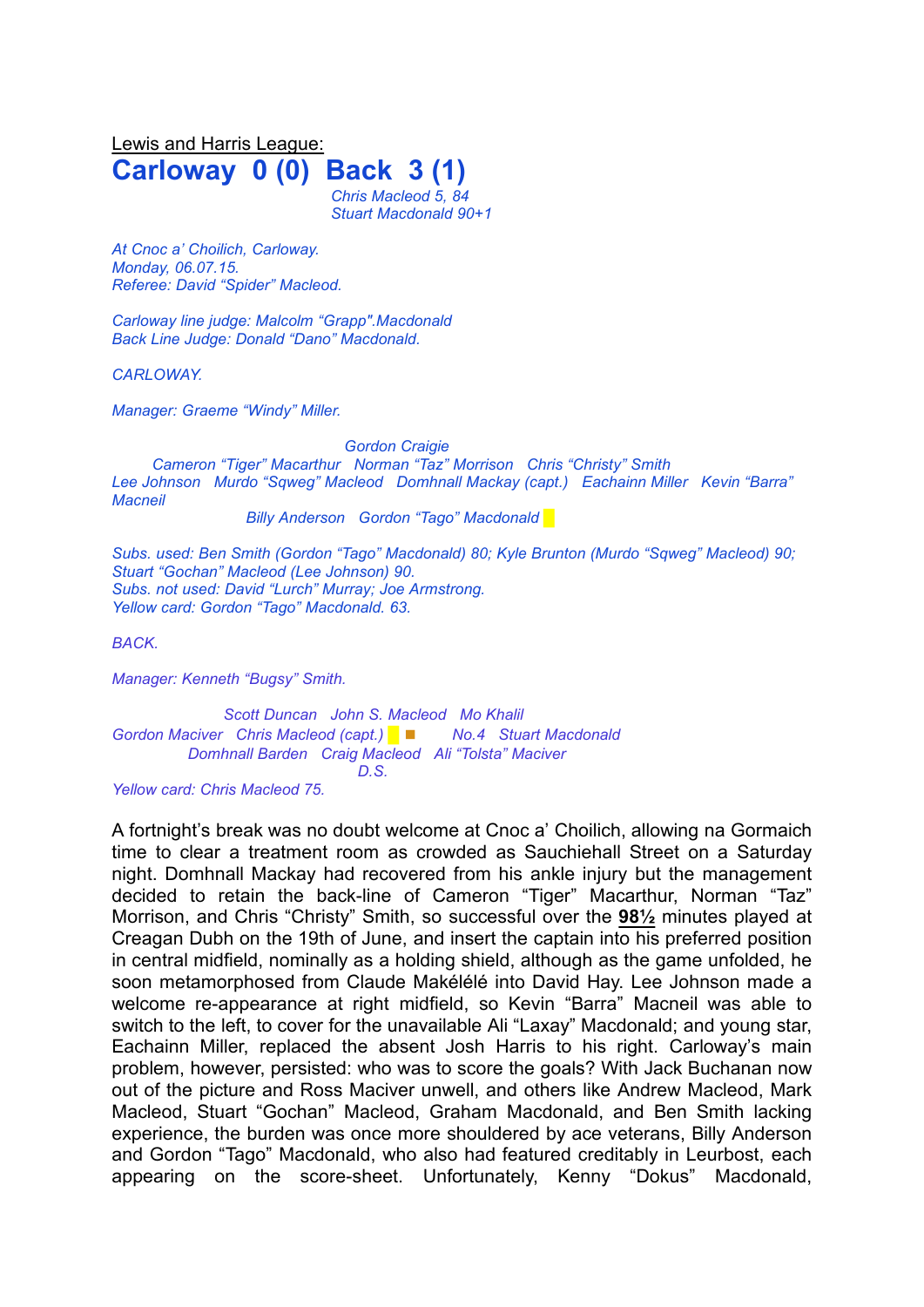outstanding in the later stages of the Lochs League game, was also unavailable, as was Mark "Cirbhig" Macleod, so Murdo "Sqwegg" Macleod joined Mackay on his right, as joint provider of the bullets for Anderson and "Tago" to fire. Ben Smith and Stuart "Gochan" Macleod provided the back-up on the bench, alongside the returning Kyle Brunton, David "Lurch" Murray, and Joe Armstrong. This was the fourth meeting this season with the Bacachs, whose troubles mirror those of Carloway, with a large-scale exodus of established key players in the close season, e.g. Andrew "Mowgli" Macleod, D.J. Macdonald, Murray Macleod, and the first 270 minutes had been less than memorable: the Blues had needed a last-gasp Mackay header to rescue an unlikely point in the corresponding League fixture at Col Uarach in late April, and in two subsequent EaF meetings the Blues had failed to find the net, exiting to two early goals in an away second leg three weeks ago.

Despite a reasonably pleasant, midge-free evening in the West, the relative fortunes of both sides were clearly reflected in the empty terracing. Carloway began with the advantage of a strong nor'easterly breeze, but the match hadn't even settled to an established rhythm, before Back surprised everyone, including themselves, by taking an unexpected lead. In the 5th minute, a perfect Scott Duncan corner, on Craigie's right, came over high across the 6-metre line and dropped perfectly for an unmarked Chris Macleod, just beyond the far post, to reverse-stab the ball back into the far corner (**0-1**).

Carloway refused to be deflected from their main game-plan, i.e. for Mackay and "Sqweg" to push through the centre in support of a combative Anderson, an inventive "Tago", and roaming Johnson, but a "Tolsta"-led Bacach back-line managed to repel them competently till the 20th minute. Then a Johnson corner on the Back left caused confusion around the penalty spot before a mishit clearance sent the ball back to the wing-man. He immediately returned a diagonal ball low to Miller on the near corner of the box. His right-foot drive lacked pace, but carried through to Anderson, 12 metres out in the centre, facing outwards, but his instant right-foot back-flick was blocked on the 6-metre box, then cleared.

Ten minutes passed before a "Sqweg" through ball found "Tago" escaping his marker as he moved left to the edge of the box, but his delicately flighted ball cleared the bar by a metre. In 33 minutes a "Sqweg" free-kick just inside the Back half, out on their right, was delivered high to the far side of their goal, where Mackay came charging in to meet it perfectly, 14 metres out by the far post, and head the ball down and inwards strongly, only for it to bounce up sharply and be blocked clumsily for a corner on the Back right by the goalkeeper.

However, in 37 minutes the mountain almost became a lot higher for the Blues to climb, when Back broke sharply and Gordie Maciver made space for himself behind "Barra" on the Carloway left. Midway within the Blues' half, just inside the touch-line, he sent a glorious high cross behind the retreating line for the racing Khalil to meet perfectly, 12 metres out in front of goal, but Craigie somehow read his header, and clawed his attempt away brilliantly, high to his right.

A minute later Carloway were almost the team celebrating when a forward ball by "Sqweg" freed "Tago" down the left behind Maciver. He reached 20 metres out before sending in a low vicious diagonal across the face of goal. "Barra" managed to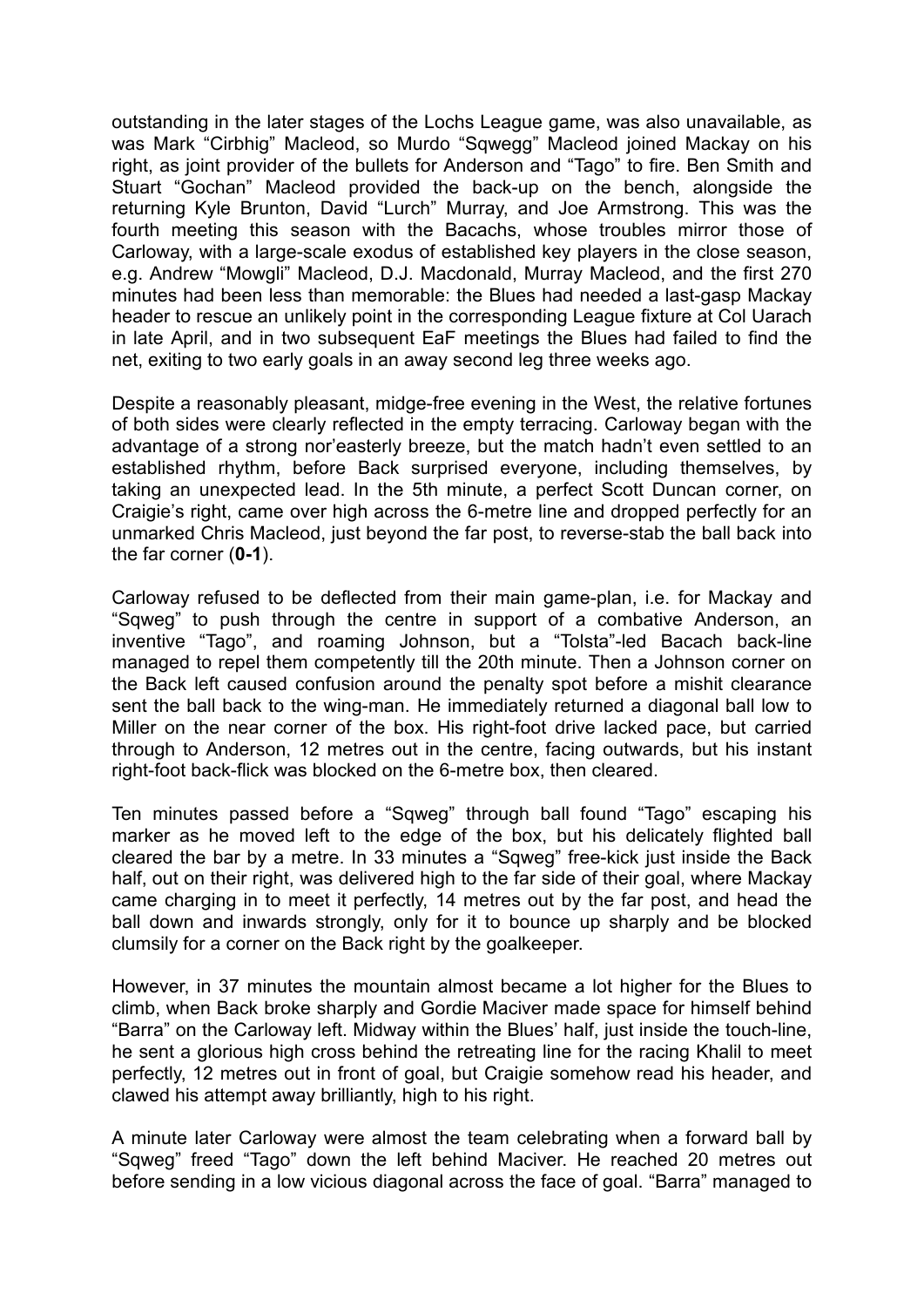edge in front of "Tolsta" to meet it 12 metres out but his right-foot side-foot attempt ricocheted off the defender and away for a corner. Anderson's corner was then met powerfully by Mackay directly in front of goal, 12 metres out, but his downwards header was blocked on the line by "Tolsta", then spun up and off the face of the bar, before being booted clear by Barden. The pressure continued and in 40 minutes a Johnson break on the right and inwards cross from the bye-line resulted in an incredible pinball melée in the Bacach box, before breaking to Mackay, 14 metres out to the right, but his thunderous right-footer soared a few inches over the centre of the bar.

## **Half-time: Carloway 0 Back 1.**

Carloway had solved one problem; the creation of chances. Not many, but at least a few that could, perhaps should, have been taken. Despite Chris Macleod's best efforts to lead by example, ably assisted on either flank by Stuart Macdonald and Gordon Maciver, Carloway had exercised a degree of control that might have been expected to deliver results, although it was telling that most of these attempts had resulted from the driving force of Mackay. Anderson and "Tago" were being played along the line rather than through it.

The Blues opened the second half with a flurry of intent to rectify this. An Anderson corner to the right of the Back goal was head-glanced on by Mackay at the near post across goal but Murray managed to brush the ball out for another corner on the far side before "Barra" could meet it. Johnson's resultant corner flew across goal dangerously, 12 metres out, and Chris Macleod, by the far post, was compelled to head high over his own bar for yet another corner. However, this initial push was soon dissipated by an excellently marshalled "Tolsta" back-line and a blocking midfield, which led to tentative balls forward from "Sqweg", Miller, *et al* being constantly rebuffed. In addition there was the constant danger from the pacy breaking and trickery of Maciver and Murray on the flanks, taking repeated advantage of a high back-line. With Anderson and "Tago" retreating and "Tago" and Johnson wide, na Gormaich soon seemed to be operating a 7-man midfield, desperately searching for the key to unlock a resolute defence, with Khalil and John S. Macleod behind them, waiting to surge from the halfway line.

In 67 minutes a 1-2 between Johnson and "Sqweg" on the halfway line saw the midfielder play the perfect diagonal inside Murray for the winger to surge down the right touch-line, then, 20 metres from the line, send across an inviting high cross which deceived the rushing keeper but was just a metre too high for Anderson, unmarked by the far post. As Carloway upped the pace, Johnson once more outpaced Murray down the right but his bullet-hard squared low cross, 12 metres from the line, came over too fast for "Barra" racing in at the far post. Two minutes later, it was "Tago" who played forward for the wing-man from just inside the left of the Back half but it was slightly over-hit and the charging "Barra" was again unable to catch the ball, spinning rapidly away from him over the bye-line.

However, the danger of a sucker-punch continued to threaten and a racing Maciver was able to escape down the right, then cut back to Macdonald on the edge of the box in the centre, but his left-foot daisy-cutter lacked power and Craigie was able to push it away to his left. Four minutes later, however, Back's captain settled matters,